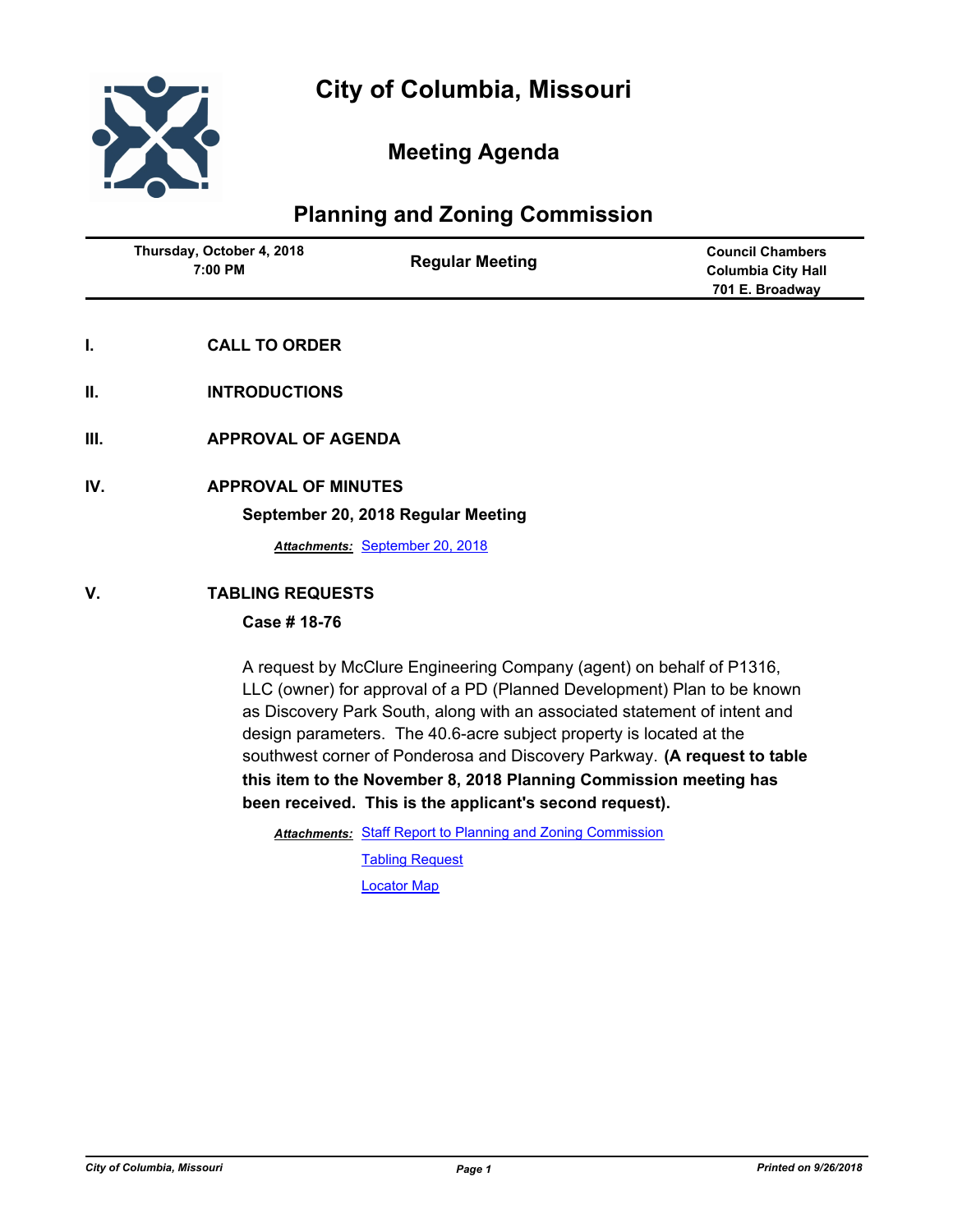#### **Case # 18-166**

A request by A Civil Group (agent), on behalf of Gary Ridenhour (owner), to have 64.32 acres permanently zoned R-1 (One-family Dwelling), 2.29 acres permanently zoned M-N (Mixed Use-Neighborhood), and 2.38 acres permanently zoned M-C (Mixed Use-Corridor) supbject to annexation into the City of Columbia. The subject site contains a total of 68.98 acres and is presently zoned County A-2 (Agriculture). The site is generally located east of Masonic Drive, west of Alfalfa Drive & Oakland Gravel Road, and north of Prathersville Road. **(A reqeust to table this item to the October 18, 2018 Planning Commision meeting has been received. This is the applicant's second reqeust to table).**

Attachments: [Staff Report to Planning and Zoning Commission](http://gocolumbiamo.legistar.com/gateway.aspx?M=F&ID=b18a5117-ea5e-4c2a-8338-658b58b5f4d5.docx) [Tabling Letter](http://gocolumbiamo.legistar.com/gateway.aspx?M=F&ID=2b14d08d-390c-425c-8bdd-563293d6d285.pdf) [Locator Map](http://gocolumbiamo.legistar.com/gateway.aspx?M=F&ID=0a351c9f-e16d-4add-ba0f-59fd2a0c853a.pdf)

#### **Case # 18-180**

A request by Crockett Engineering (agent), on behalf of the City of Columbia (owner), seeking rezoning and PD Plan approval for development of a 10 lot single-family subdivision to be known as "Cullimore Cottages". The subject 1.32 acre site is presently zoned R-MF and is located 350 south of the intersection of North Boulevard and 8th Street. **(A request to table this item to the October 18, 2018 Planning Commission Meeting has been received. This is applicant's first request).**

Attachments: [Staff Report to Planning and Zoning Commission](http://gocolumbiamo.legistar.com/gateway.aspx?M=F&ID=25490004-a67b-4d7a-899a-55f66d1f229e.docx)

[Tabling Request](http://gocolumbiamo.legistar.com/gateway.aspx?M=F&ID=013b8fd1-d22b-4beb-bb88-c2bc61b49678.pdf) [Locator Map](http://gocolumbiamo.legistar.com/gateway.aspx?M=F&ID=593ed8ba-3e22-4f73-931d-75ff38e535f2.pdf)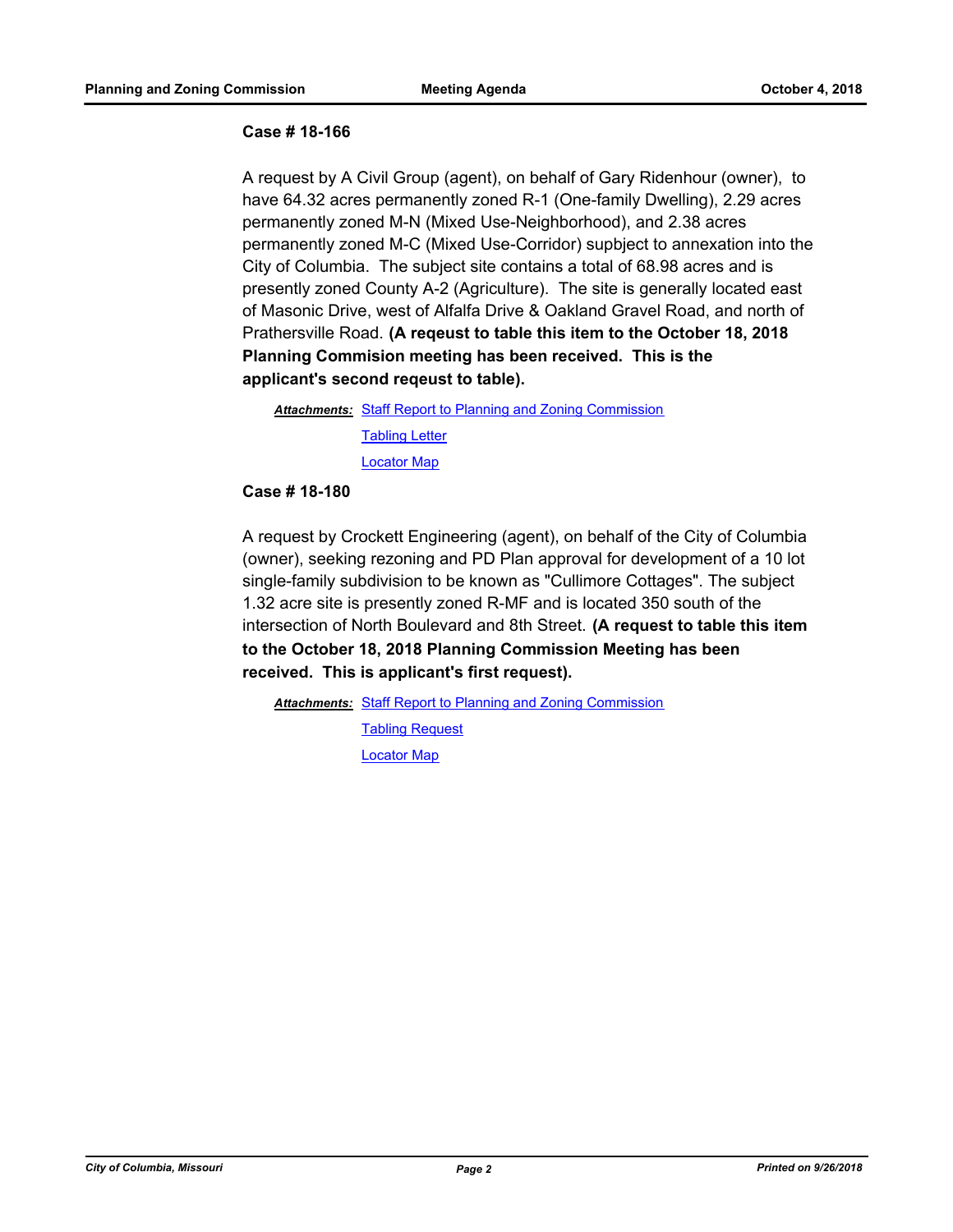#### **VI. SUBDIVISIONS**

#### **Case # 18-181**

A request by Victory Christian Church of Columbia, Inc. (owner) for approval of a design adjustment to Section 29-5.1(d)(2) to allow the waiver of sidewalk construction along the property's Ballenger Lane street frontage, a distance of approximately 1,500 feet. The 13.42-acre subject site is located on the west side of Ballenger Lane, approximately 1,200 feet north of Clark Lane, and addressed as 1705 N. Ballenger Lane.

Attachments: [Staff Report to Planning and Zoning Commission](http://gocolumbiamo.legistar.com/gateway.aspx?M=F&ID=af2d03b5-d238-417e-9e90-247e5378861e.docx)

[Locator Maps](http://gocolumbiamo.legistar.com/gateway.aspx?M=F&ID=a002255f-a02e-4079-9d70-1d356d8df8f4.pdf) [Design Adjustment Worksheet](http://gocolumbiamo.legistar.com/gateway.aspx?M=F&ID=2bdf1fa7-5ba3-4282-87a2-0d7af8f5bdc2.pdf) [Council Policy Resolution PR 48-06A](http://gocolumbiamo.legistar.com/gateway.aspx?M=F&ID=5d029df9-7d12-48c9-8e72-7e474893269e.pdf) [Ballenger Lane - ROW Plans for City Project](http://gocolumbiamo.legistar.com/gateway.aspx?M=F&ID=09fddf2e-7691-4d57-9714-3d65a10b6a44.pdf) [Site Plans](http://gocolumbiamo.legistar.com/gateway.aspx?M=F&ID=8f480f44-2e80-47dd-aa24-40e2f938e2e0.pdf)

### **VII. PUBLIC HEARINGS**

#### **Case # 18-182**

A request by Luebbert Engineering (agent) on behalf of D&D Investments of Columbia, LLC for approval of a major amendment to the University Chrysler PD Plan. The original development plan (PD Plan) for the site was approved in 1972 and revised in 1975-76 and 1983. The purpose of the PD Plan amendment is to revise to the buffer screening detail on the southern property boundary. The 4.63-acre site is zoned PD (Planned Development) and is addressed 1200 I-70 Drive Southwest.

Attachments: [Staff Report to Planning and Zoning Commission](http://gocolumbiamo.legistar.com/gateway.aspx?M=F&ID=1867b93b-fda5-4b0e-bfcc-c14790eab32a.docx)

[Locator Maps](http://gocolumbiamo.legistar.com/gateway.aspx?M=F&ID=be44207f-7725-4ea2-bd6c-e054f646a2bc.pdf)

[University Subaru Planned Development Plan Major Amendment- Screening De](http://gocolumbiamo.legistar.com/gateway.aspx?M=F&ID=ca9c5a5f-55d1-4cfa-86e4-c76f7abc2be3.pdf)

**VIII. PUBLIC COMMENTS**

**IX. STAFF COMMENTS**